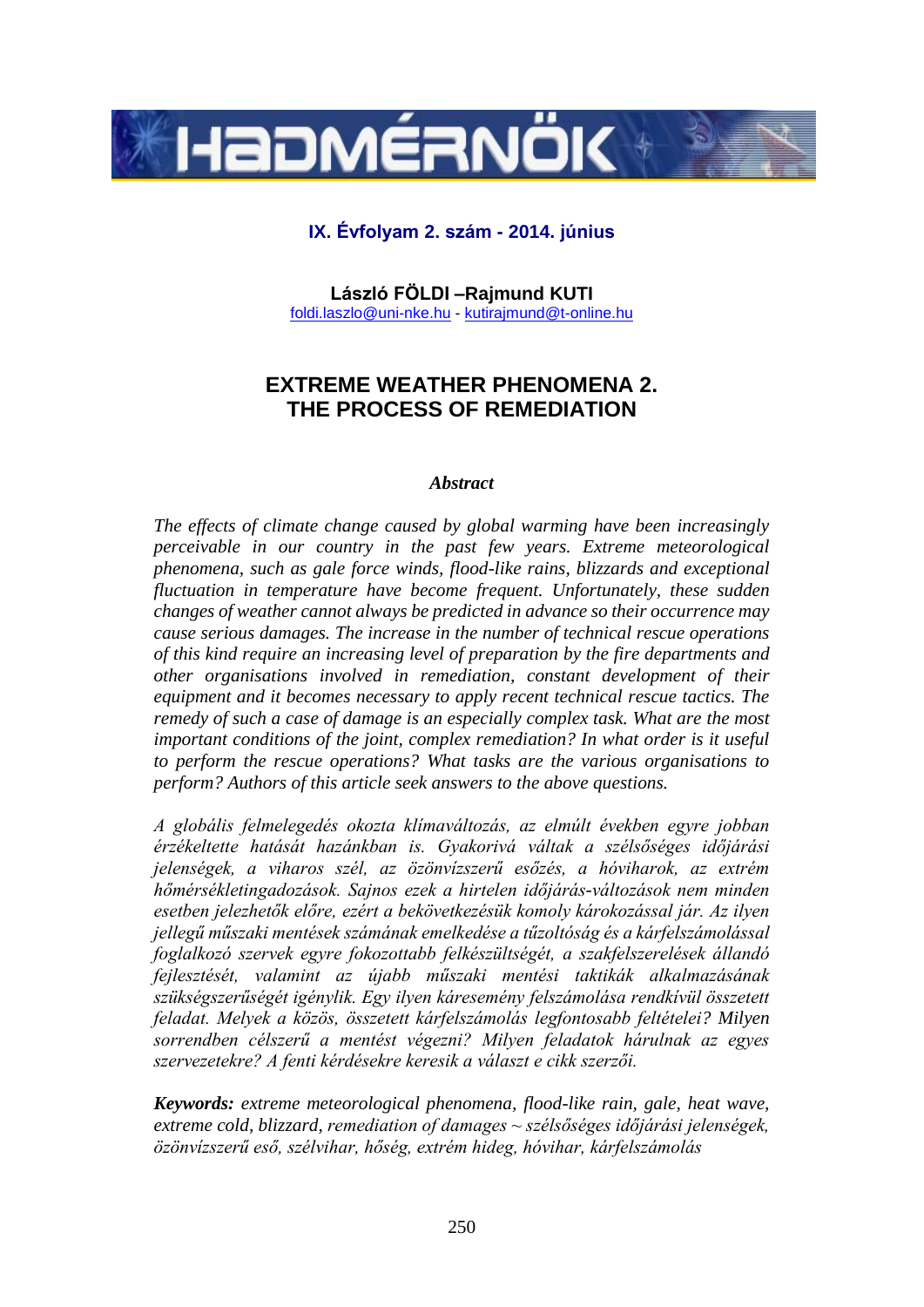### **COMPLEX TECHNICAL RESCUE OPERATIONS**

### **The preparation of remediation**

Recently these extreme phenomena have caused serious damages in our country and the elimination of the consequences has constituted difficult and complex technical rescue tasks. [1] Through the analysis of the catastrophe situations that have most frequently occurred in the recent past and the operations performed in order to eliminate the consequences, it has become perceivable that the phenomena tend to occur at higher intensity; intervention is necessary at several venues at the same time; several organisations may need to coordinate their activities. [2]

Large emphasis must be laid on prevention; unfortunately, the catastrophe situations caused by the extreme meteorological phenomena cannot be prevented (meteorological catastrophes) but it is possible to prepare for rapid and complex remediation and mitigation of the damages. [3]

In most cases, remediation is performed by units of the professional organisations specialised in the elimination of damages (e.g. the fire department) with their own equipment; however, the municipalities and the citizens are obliged to help defence works.

The fire-fighters intervene with their special fire engines and professional equipment. In case of this activity, the efficiency of coordination is of crucial importance, just as the expertise and experience of the personnel performing the intervention. The elimination of the damages starts the moment the report is received. Reports are received by the county operations management centres or, in case of Budapest, the metropolitan operations management centre. The decision regarding the determination of the alert level is largely dependent on the types of information the responsible person (operations management officer) receives from the reporter of the event and the experience he already has from earlier remediation activities.

The reporter of the event must be questioned in a targeted way about all the important information related to the incident because the lack of these data may result in sub-optimal alert level, which in turn will later impact remediation.

Of course we often cannot get an answer to all of our questions because reporters of the incidents are nervous, tend to rush and hang up too early. After evaluating the report, instructions are given to the relevant remediation unit, where the forces and equipment are alerted.

When the alert is issued, the following factors must be considered: size of the endangered zone, life danger, evacuation tasks and the extent the elements of critical infrastructure is jeopardised.

After the incident has occurred, a report can also be made at the mayor's offices. This is what often happens in smaller settlements. In many cases, especially out of office hours, reporters contact no other than the mayor. Following a quick on-the-spot survey, if the extent of the damages justifies it, the mayor must contact the professional remediation organisations. It is very important that the Mayor's Office should have a list with the contact information of the professional organisations involved in damage elimination and those of the local security committee members. Copies of the forms recording the basic data must also be retained here. If the Mayor's office receives the report, the defence officer in charge is in a decision-making situation immediately after reporting the case because he/she must determine if there is enough time to wait for the professional units or if urgent action is required. In certain obvious situations when fast intervention seems unavoidable (defence works affect several settlements, the professional units are overburdened and they cannot start remediation activities within a short time), damage elimination actions must be started.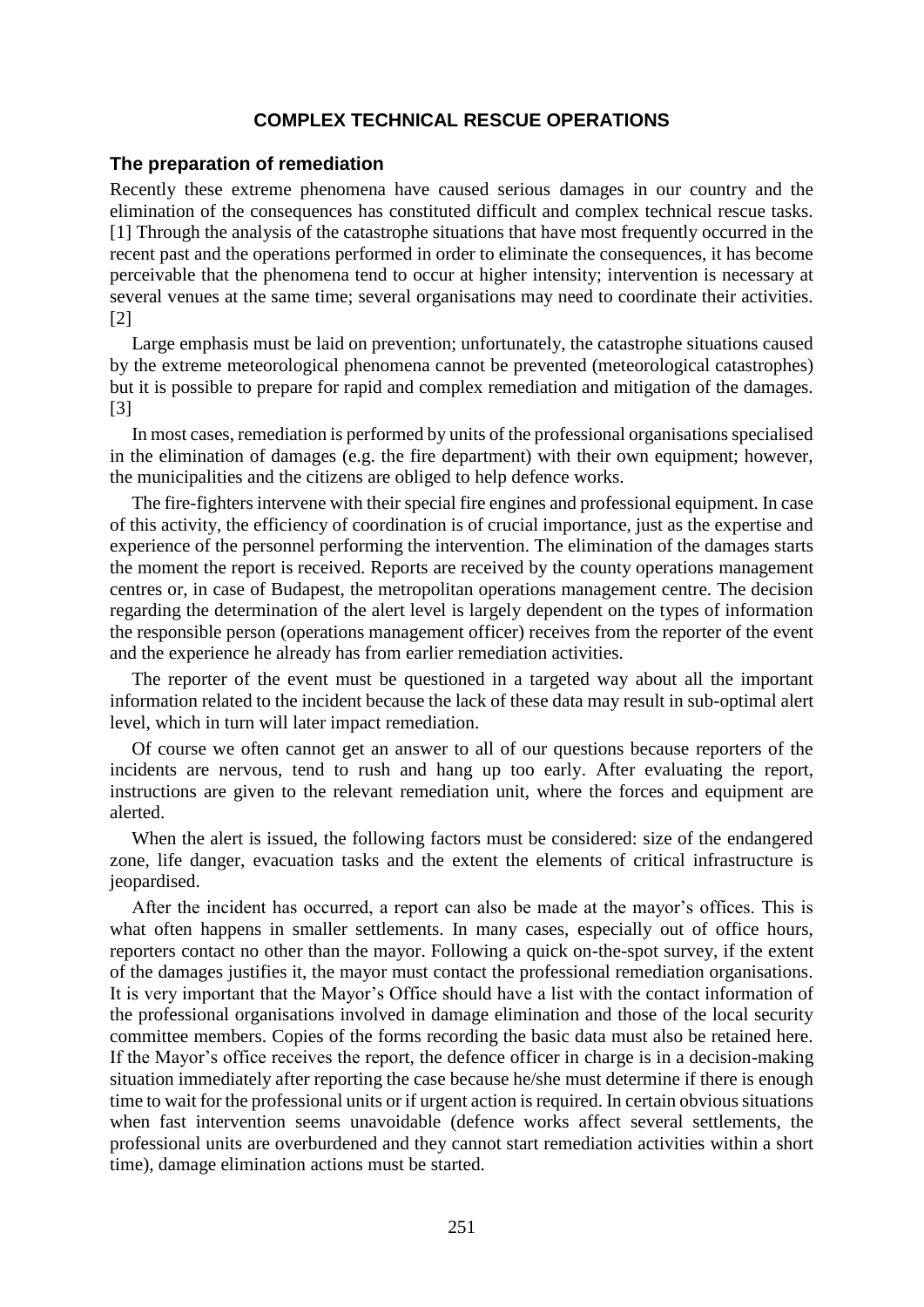### **The steps of remediation**

After the alert has been initiated, the units have to approach the venue of the incident using the shortest route. After arriving at the venue of the incident, the commanding officer performs the duties of controlling the rescue operations with sole responsibility. When arriving at the venue, the fire engines must be parked at a safe place where the vehicles suffer no damage, otherwise they could not be moved and deployed later on. First of all, before determining the tasks, a thorough and broad survey must be conducted, considering the nature of the incident, wearing the appropriate protective clothes.

During the survey, special attention must be paid to the following:

- Establishing the necessity of personal rescue; the number of endangered persons must be determined,
- Based on the visible signs (damages to buildings, excess water, fallen trees, snow-drift, etc.), the expectable consequences (danger of fire or explosion) must be determined
- $-$  The condition of the public utilities,
- Whether further information from or assistance by the providers of public utilities is needed,
- The determination of the possibilities of enclosing the dangerous zone (declaring it a closed area),
- Whether it is necessary to stop or divert traffic,
- Evacuation in case of populated areas.

After performing the above survey, the tasks can be determined and the remediation of the damages can be started. In case of incidents affecting a vast area, the partner organisations must also be involved in the procedure.

The most important tasks of the police include securing the closed areas and directing the traffic on alternative routes.

Civil protection has a role in organising the possible evacuation and ensuring the availability of shelters for the evacuated population.

In case of incidents involving collapsed buildings resulting in multiple injuries or mass catastrophes, the special rescue organisations must be deployed in addition to the ambulance.

It is advisable that the fire department and the other organisations participating in the rescue operations should perform the rescue tasks with extreme attention and in the previously agreed order of precedence. The tasks of the various organisations must be clearly established, as well as the issues of control and communication. The leader of the rescue operations controls the partner organisations operating on the venue of the incident through his unit commanders.

In many cases, the interventions must be performed under extreme conditions. These incidents usually result in extreme circumstances, thus the remediation of such incidents is not performed the usual way. It is extremely important to preserve the physical integrity of the personnel performing the intervention so the safety rules must be observed. [4]

### **FLOOD-LIKE RAINS**

Flood-like rains typically mean that an extreme amount of precipitation fall within a short period of time, which the canal system is unable to manage so the accumulated rainwater occurs as excess water in several parts of the populated areas. The excess water can be drained using trenches and pumps in many places; however there may be parts of the town where protection will involve using sandbags. If the precipitation occurs outside the populated areas, trenches must be used to prevent the water from affecting populated areas. [5]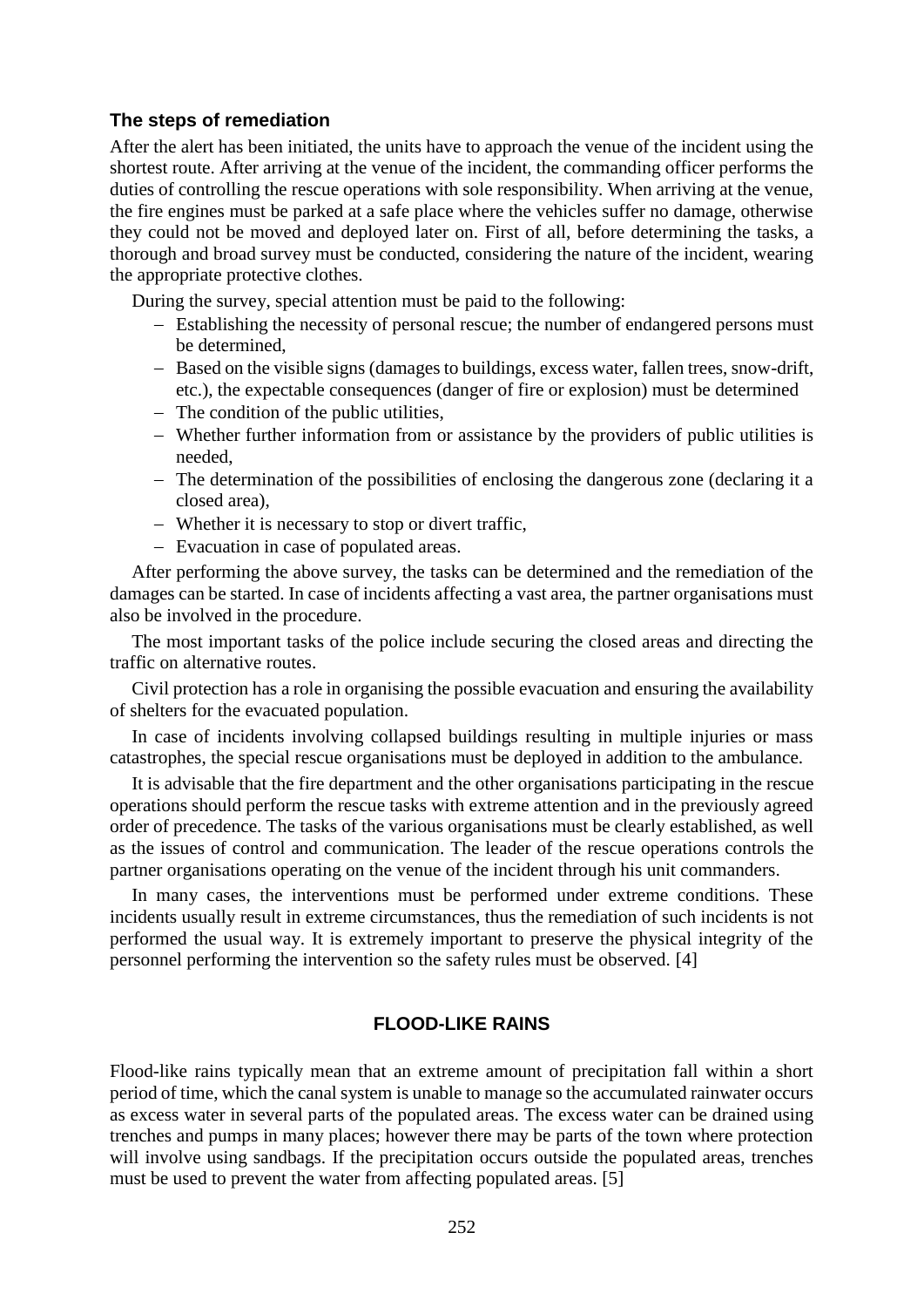The major steps of protection are as follows:

- Prevention of immediate danger of life and accident risk,
- Tasks of protection and value preservation,
- Getting the equipment (sand, sandbags, hand tools, etc.) needed for protection to the venue,
- Ensuring the drainage of water,
- Ensuring the continuous operation of the transportation equipment and the machinery,
- In case of lengthy remediation operations, ensuring the supply and recreation of the intervening forces,
- Other logistics tasks,
- Continuously providing information to the population; evacuation if necessary,

# **GALE-FORCE WINDS**

In most cases gale-force winds can be predicted so the population must be informed in advance about the preventive measures. It is a typical characteristic of gale-force winds that they make their impact in relatively shorter periods of time, uprooting trees, tearing off roofs, damaging the electric and telephone network and causing accidents both on the railways and the roads. Remediation activities are mostly performed by units of the professional organisations but municipal governments and the population also play an important part in the mitigation of damages.

The most important tasks of protection are as follows:

- The intervention must be performed while continuously monitoring the changes on the venue and without endangering the physical integrity of the personnel,
- Immediate danger of life must be eliminated in all cases and the affected people must be placed in safety,
- Continuous communication with providers of the public utilities,
- Prevention of unwanted conditions,
- Ensuring the logistic background, transportation vehicles, other machinery and devices,

## **HEAT-WAVES**

Besides many other factors, the Green Book issued by the European Committee draws the attention to the health damaging effects of heat-waves. Therefore, in order to protect the population, it is especially important to elaborate a program of measures for the event of heatwave alerts.

Attention must also be paid to the risk-free organisation of outdoor sports events and other programs during heat-waves and the health prevention of people working outdoors, including the supply of water, relaxation in the shade and the proper work clothes.

Regarding the environment and environmental health issues, priority is given to such public utility and communal services that may favourably or unfavourably impact not only the quality of the environment but also the life conditions of the population during heat-waves. [6]

Regarding the supply of electricity, the needs of all consumers can be satisfied including a 2-3 hours long shutdown at the time of heat-waves. As Hungary is a transit country, the dangers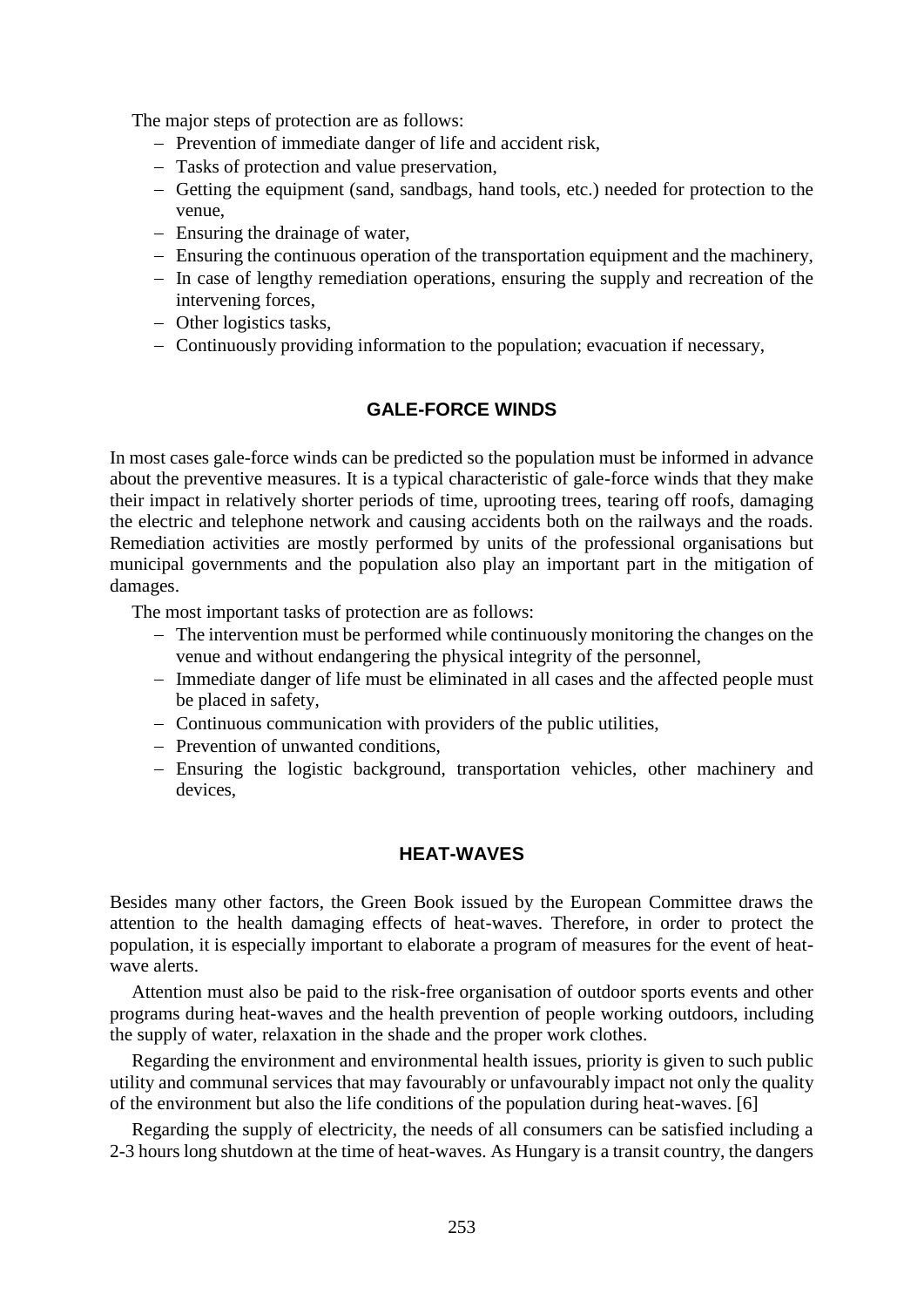affecting the transportation sector must also be considered in case of heat-waves. The railways, the motorways and the public roads can all be sources of risks.

The frequent removal of communal waste is important during heat-waves because this was we can prevent the danger of infections.

In most cases heat-waves can be predicted so the population must be informed about the preventive measures in order to preserve health.

Tasks related to the elimination of damages include:

- Attention must be paid to the reports issued by the Meteorological Service and statements of the National Public Health and Medical Officer Service (ÁNTSZ),
- Continuous information provided to the population, which must include the necessity of consuming ample amounts of liquids, staying in shaded areas and the dangers of leaving their homes,
- Ensuring the liquid supply and, if needed, medical supervision of the personnel performing the intervention,
- In case of high daily average temperatures for longer periods, continuous communication with the providers of drinking water in order to ensure the appropriate supply of water for the public organisations and the civil population,
- Ensuring drinking water for the injured and affected in case of mass accidents,
- Releasing the drinking water reserves,
- Operation of vehicles transporting drinking water and distributing drinking water to the population at the assigned venues,
- Continuous operation of watering carts along the most important routes,
- Opening the air-conditioned facilities for the population,

## **EXTREME COLD AND BLIZZARDS**

It is a typical characteristic of blizzards that they make their impact in relatively shorter periods of time and, if they are accompanied by lengthy periods of cold weather, they damage the electric and telephone networks, may cause disturbances in district heat and drinking water supply, while stoppages and accidents may occur on the railways and highways. In most cases, the possible damages may be reduced by way of careful preparation.

Tasks related to the elimination of damages include:

- Following the reports issued by the Meteorological Service,
- Continuous information provided to the population in order to prevent accidents,
- Using the best all-terrain vehicles to approach the venues of damages,
- Continuous communication with the road management organisations and the partner organisations (army, police, ambulance),
- Provision of warming rooms and protective drinks in cooperation with the municipal governments,
- Preserving the serviceableness of the transportation vehicles, machinery and other equipment; ensuring the logistic background.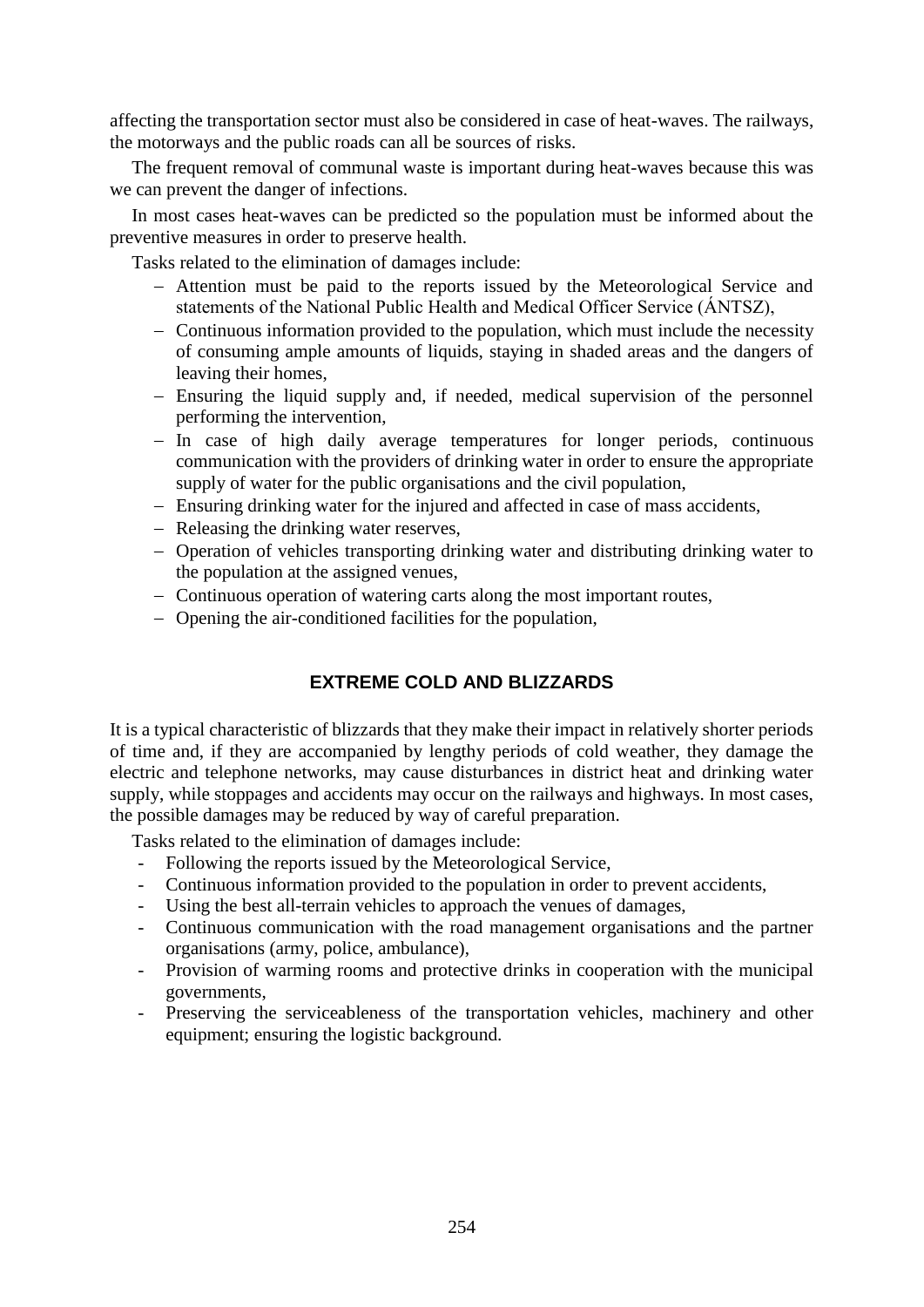### **SUBSEQUENT PROTECTIVE OPERATIONS**

The protective operations must be continued until the amounts of water, debris, fallen trees, etc. present in the affected area no longer significantly obstructs normal use and everyday life.

Any unneeded construction materials must be transported from the affected areas to assigned storage areas. Useable wood and iron materials must be cleaned. The devices, tools and equipment handed out must be recorded, and their status and further usability must be established. The proper condition of the equipment is the basis of continued successful protection!

The area must be cleaned of all such materials that were placed there during protection operations. The materials that became waste must be handled accordingly. It is very important that materials considered hazardous (oil, lubricants, remnants of fuel, oily cloths, etc.) should not be mixed with communal waste but collected separately and it is best if they are kept in containers according to their level of hazardousness.

#### **SUMMARY**

As a result of global climate change, the effects of extreme meteorological phenomena can be increasingly experienced. However, in order to ensure the efficiency of remediation, the necessary preventive measures must be taken and we must prepare for possible protection.

Complex technical rescue operations become truly efficient if the elements of the system are selected and applied according to the purpose.

In order to make sure that the complicated procedure of remediation leads to the desired results within a short period of time, the following factors must be present at the same time:

- Sufficient number of appropriately prepared intervening personnel with the necessary protective equipment,
- Properly operating devices,
- Efficient cooperation and communication between the organisations participating in the rescue operations,
- Ensuring the logistic background.

#### **References**

- [1] Dr. Kuti Rajmund: Komplex műszaki mentések tervezésének lehetőségei, Védelem, katasztrófavédelmi szemle online 2010. <http://www.vedelem.hu/letoltes/tanulmany/tan233.pdf>
- [2] Nagy Rudolf: A hazai katasztrófavédelmi feladatok és egyes globális hatások összefüggéseinek vizsgálatáról, Hadtudományi Szemle, A ZMNE Kossuth Lajos Hadtudományi Kar Tudományos On-line Kiadványa, 2. évfolyam 4. szám, 2009., p. 14- 25.<http://hadtudomanyiszemle.zmne.hu/files/2009/4/3nr.pdf>
- [3] Rajmund KUTI László FÖLDI: Extreme weather phenomena, improvement of preparedness, Hadmérnök on-line, a Nemzeti Közszolgálati Egyetem Hadtudományi és Honvédtisztképző Kar és a Katonai Műszaki Doktori Iskola on-line tudományos folyóirata, VII. Évfolyam 3. szám, 60-65. o. 2012. szeptember. ISSN 1788 1919. [http://hadmernok.hu/2012\\_3\\_kuti\\_foldi.pdf](http://hadmernok.hu/2012_3_kuti_foldi.pdf)